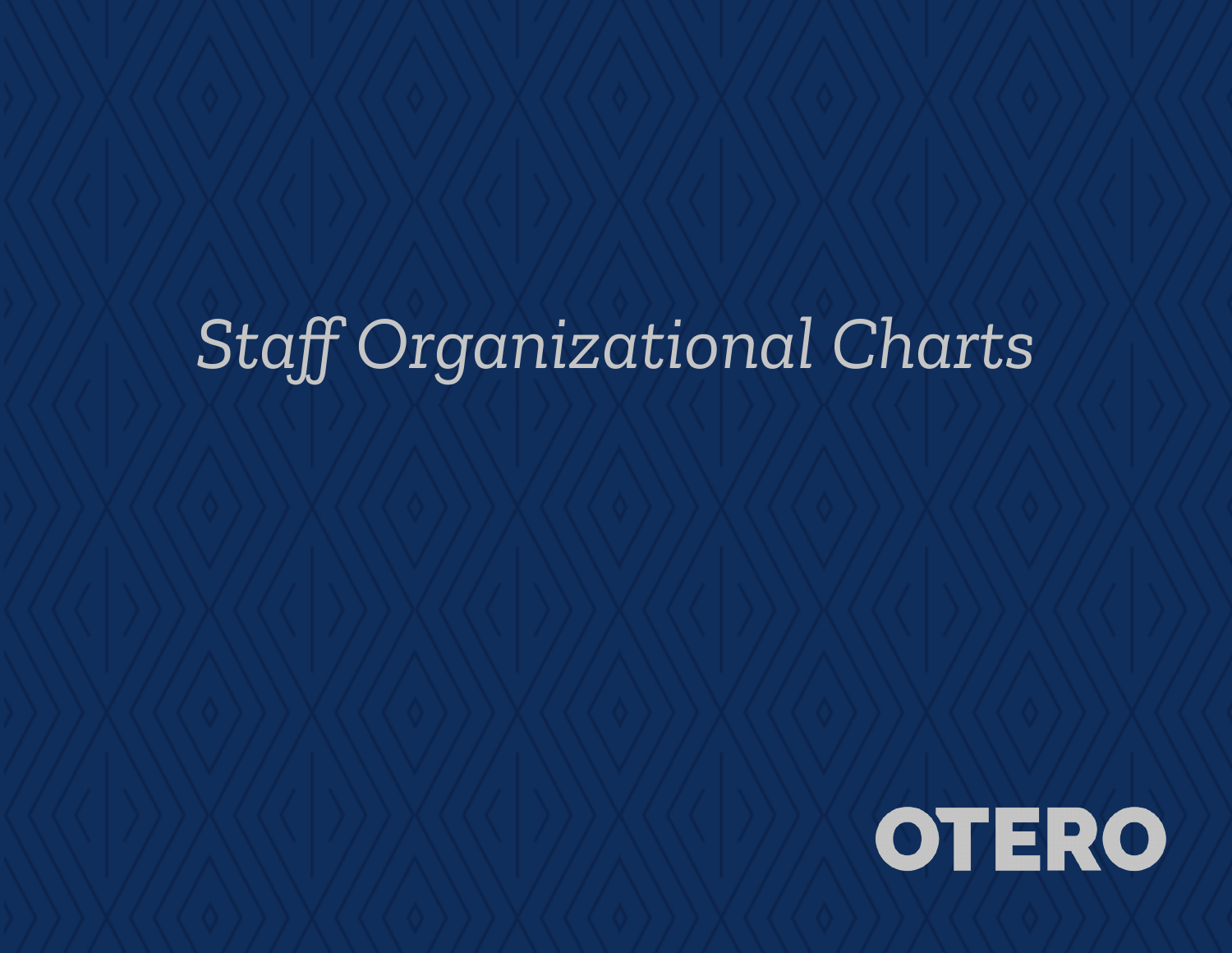## **OTERO** President's Office



President Timothy Alvarez, Ph.D.

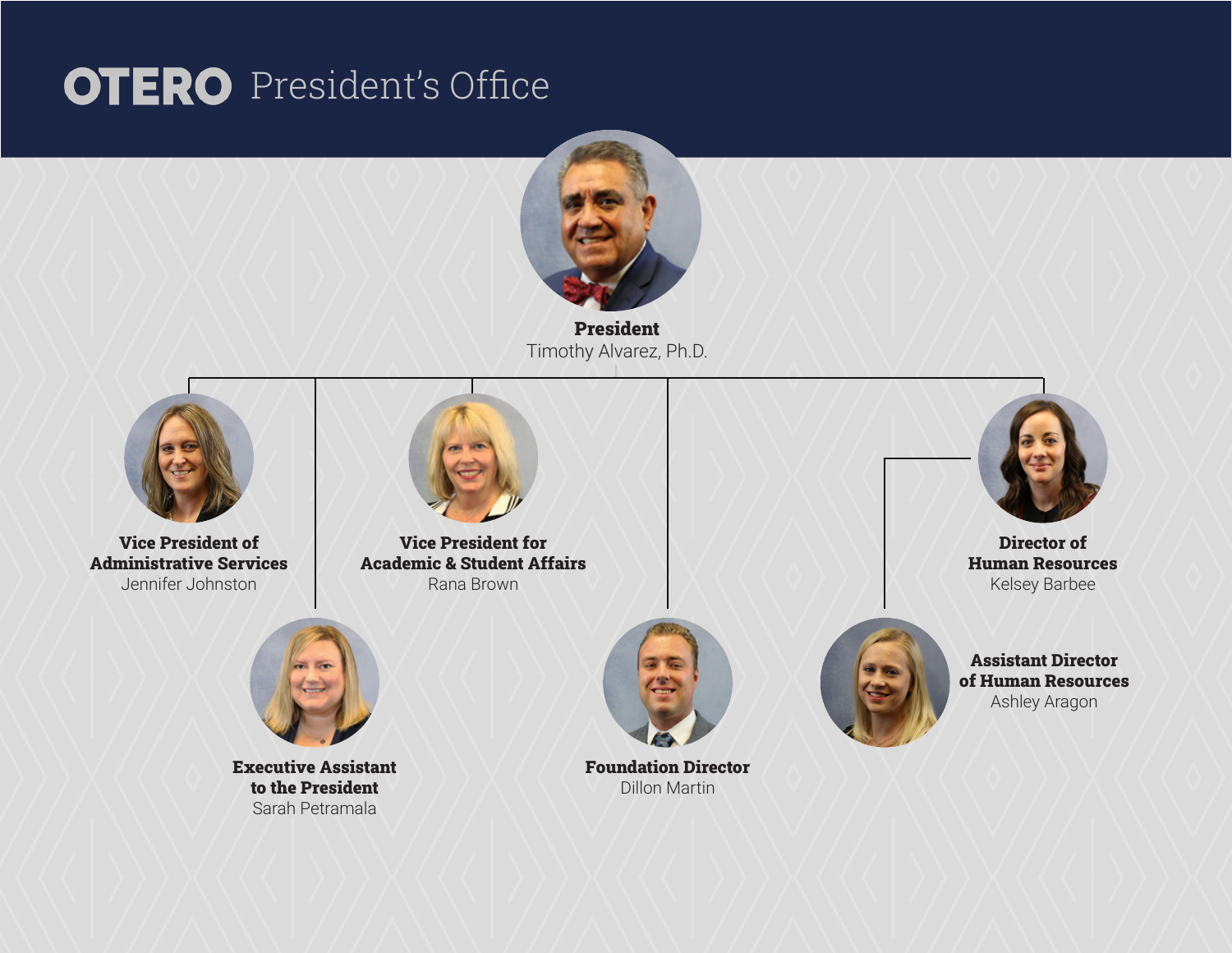# **OTERO** Administrative Services

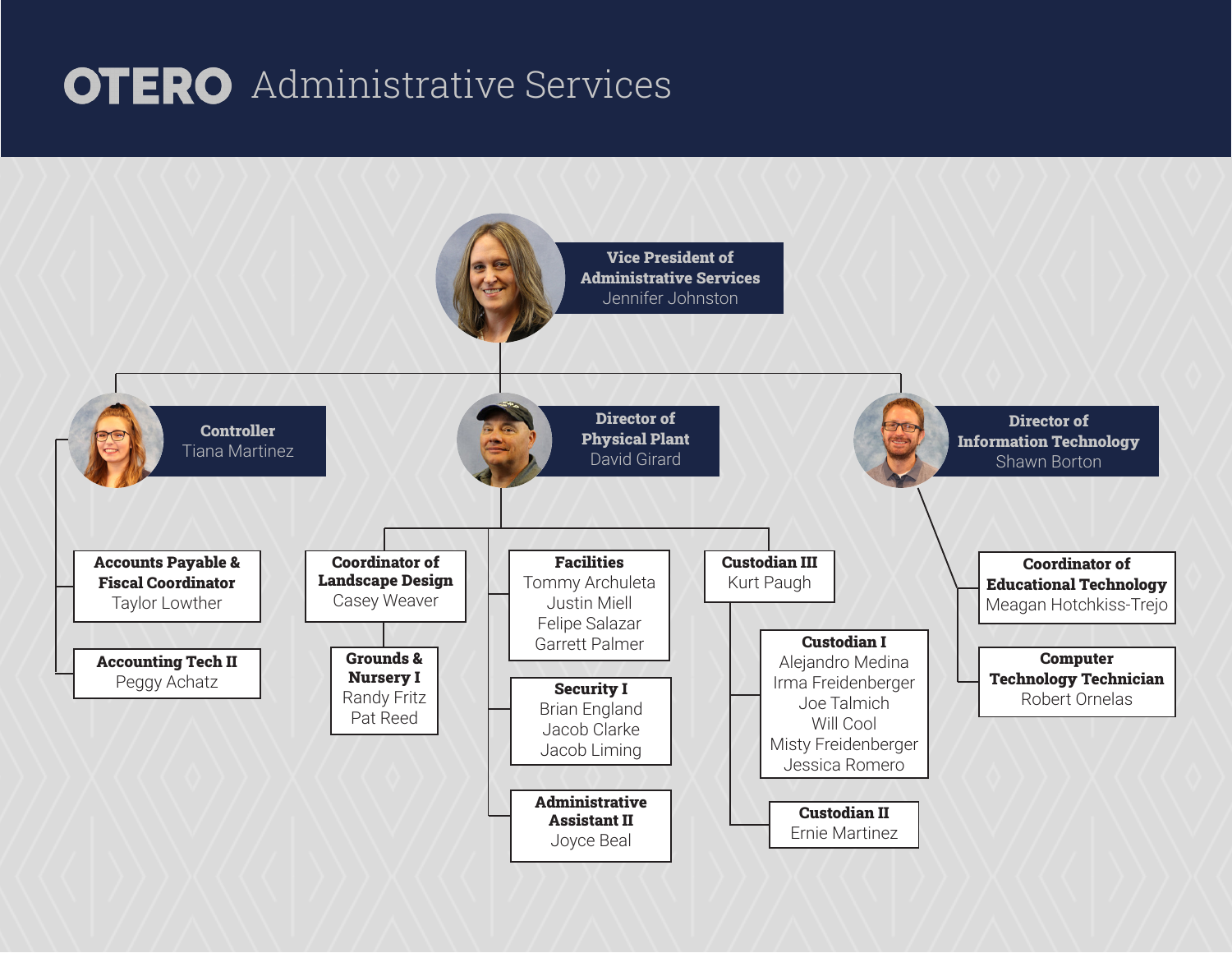# **OTERO** Academic Affairs

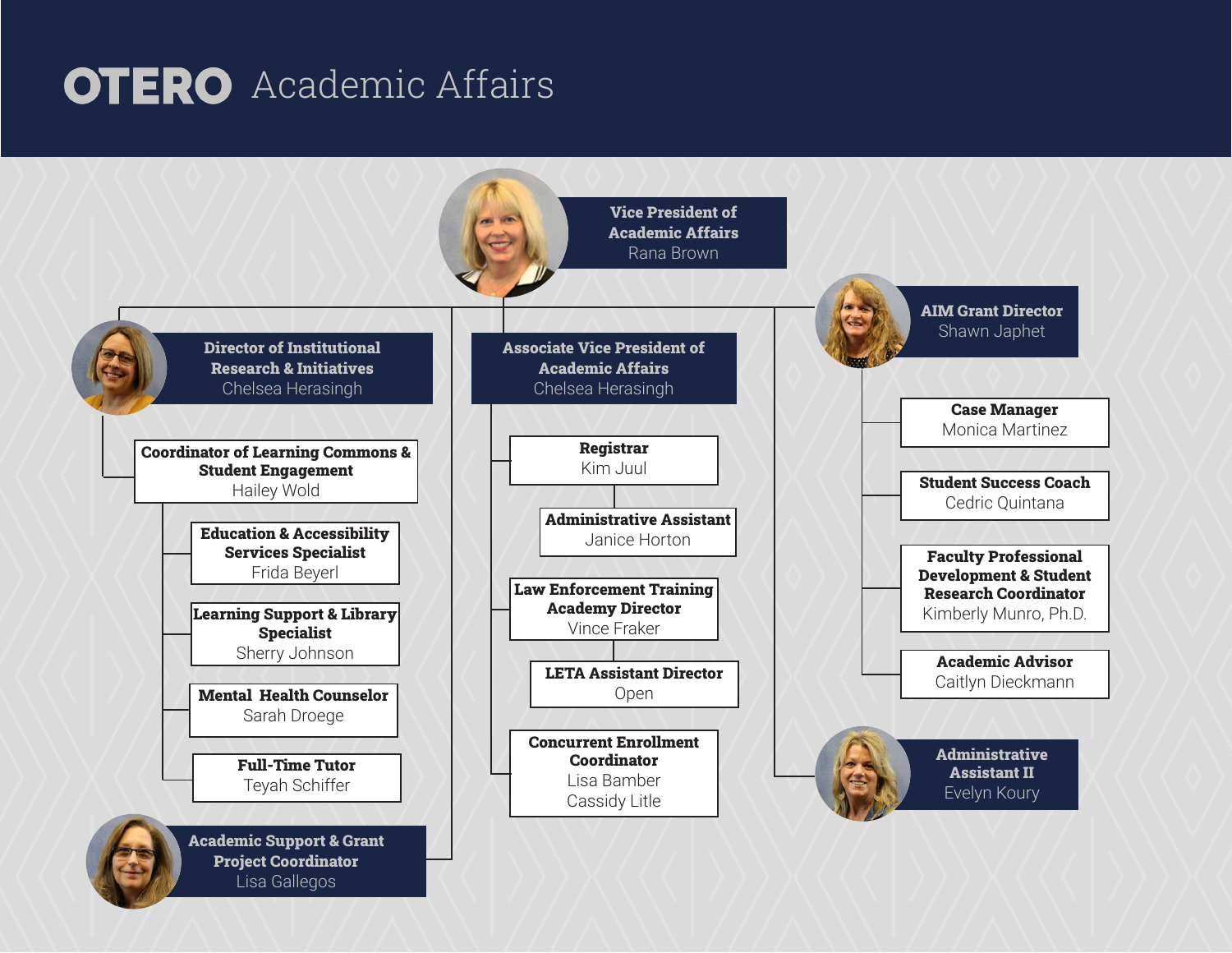## **OTERO** Academic Affairs

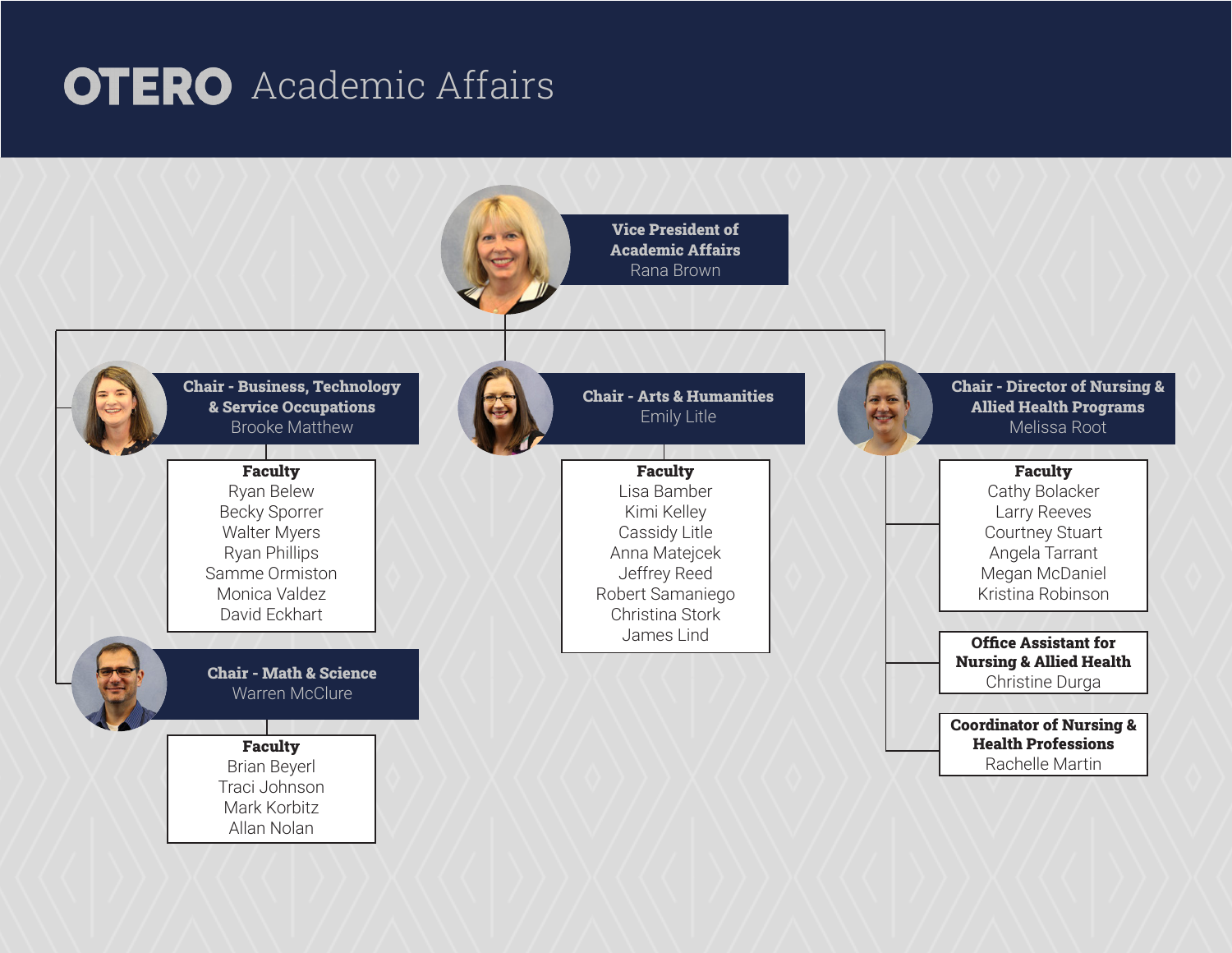#### **OTERO** Student Affairs